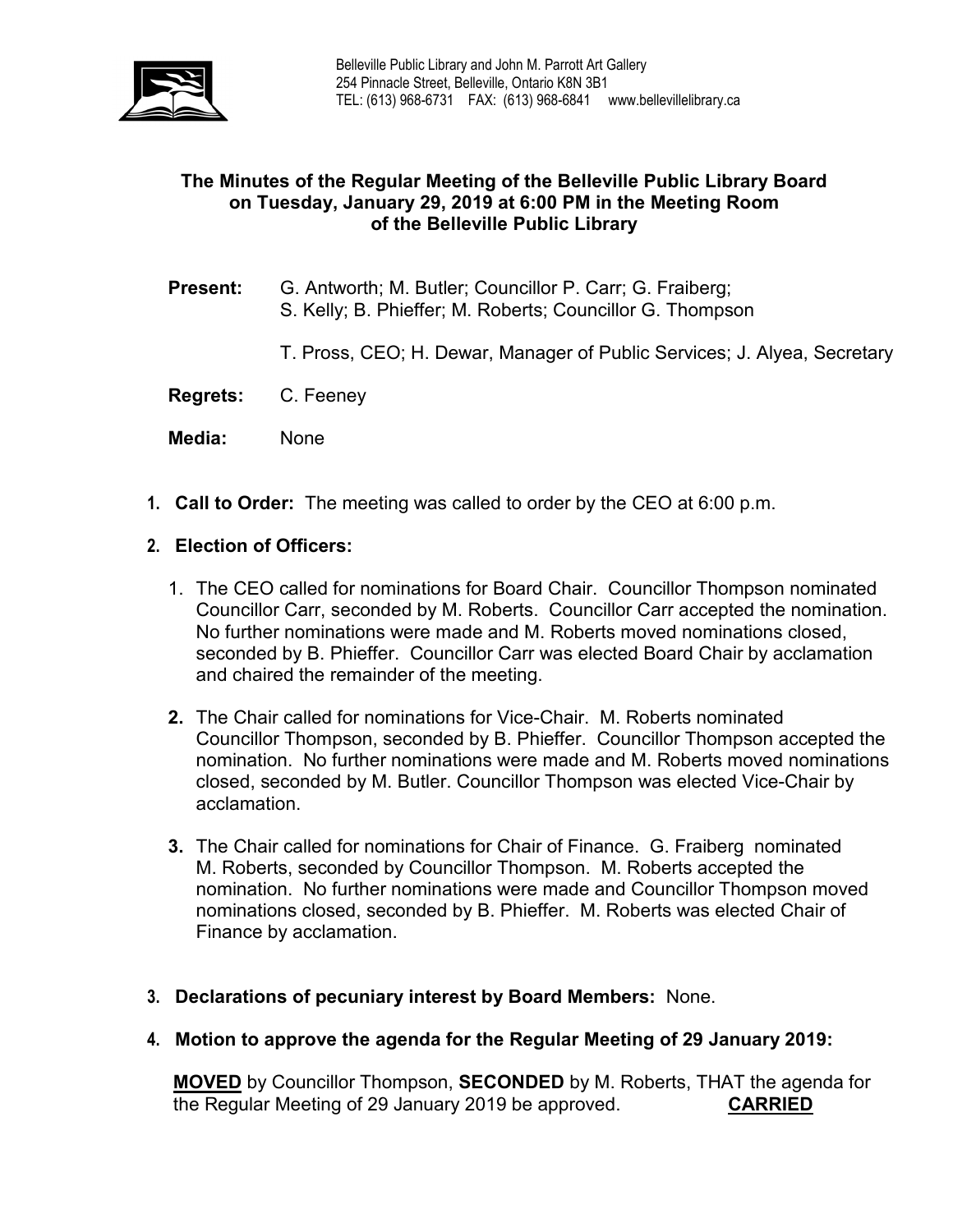

## **5. Motion to approve the minutes for the Regular Meeting of 28 November 2018:**

**MOVED** by G. Fraiberg, **SECONDED** by M. Roberts, THAT the minutes for the Regular Meeting of 28 November 2018 be approved. **CARRIED**

No business arising from the minutes.

### **6. Items for Information:**

**Statistics for November and December 2018 CEO's Report Media List**

**MOVED** by S. Kelly, **SECONDED** by G. Fraiberg, to receive the Items for Information. **CARRIED**

### **7. Orientation for Board Members**

Board orientation will take place over the first four meetings of the new Board. Part I – Key Governance Basics; Overview of Library and Gallery; Southern Ontario Library Service (SOLS): Board Roles and Responsibilities Overview Chart; Health & Safety Policy; Annual Report 2017; Public Libraries Act; and Rules of Conduct were reviewed.

### **8. Committee Appointments:**

**MOVED** by B. Phieffer, **SECONDED** by M. Roberts, to accept the committees as appointed. **CARRIED**

A list of Library Board committees and members will be included in the February agenda.

### **9. Financial Statement to 31 December 2018:**

**MOVED** by M. Roberts, **SECONDED** by G. Fraiberg, THAT the Financial Statement to 31 December 2018 be approved. **CARRIED**

### **10. Reserve Fund transfer:**

**MOVED** by Councillor Thompson, **SECONDED** by S. Kelly, THAT the Library Board authorizes the CEO to transfer \$2,078.12 from the Parrott Donation Deferred Revenue account to the 2018 Operating Budget. **CARRIED**